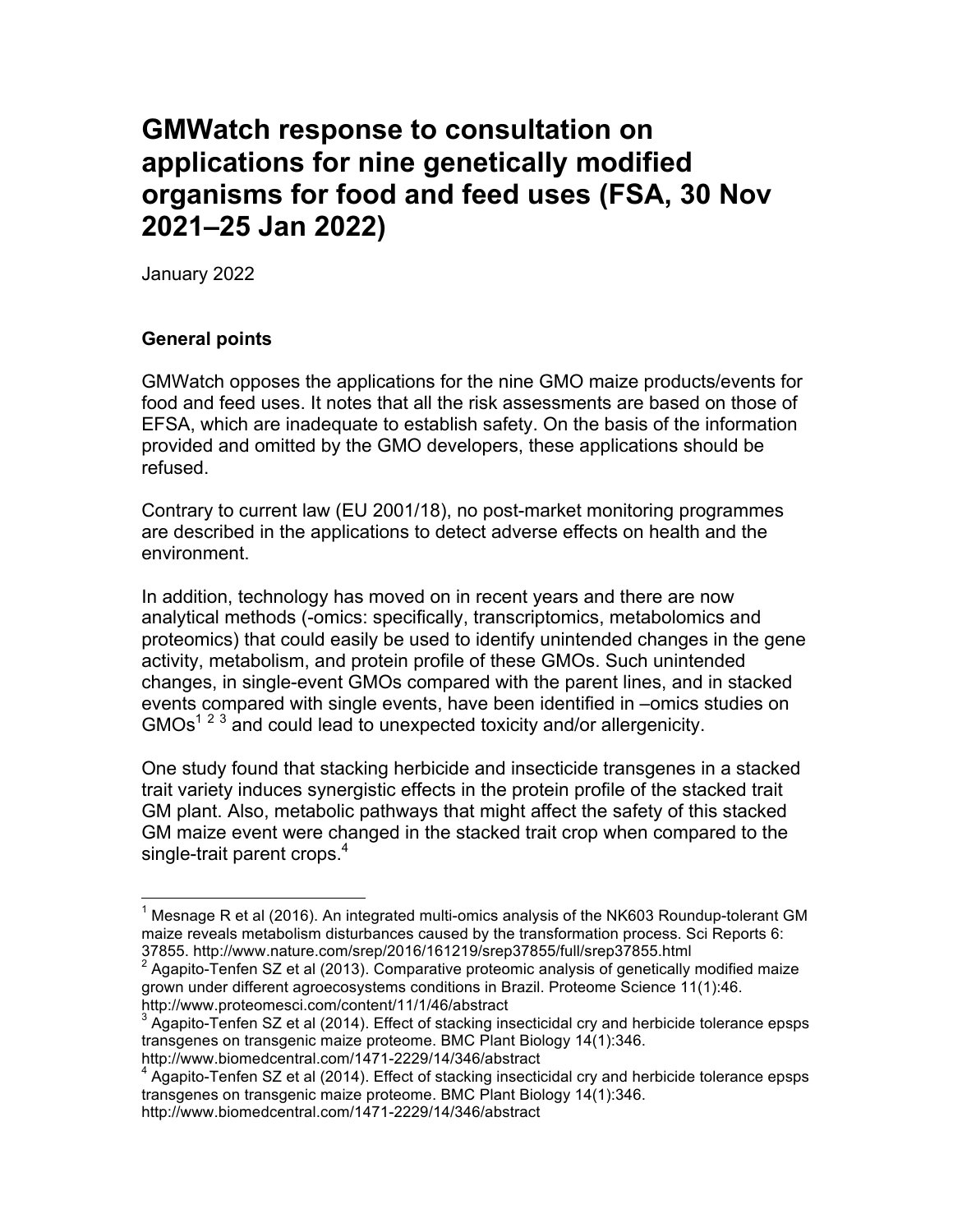Another study criticized EFSA's dismissal of evidence of the combinatorial effects of stacked-trait GM plants. The data showed how two Cry toxins acted in combination (added toxicity) and that the same Cry toxins showed combinatorial effects on the model organism Daphnia magna when the organisms were exposed to both Cry toxins together with Roundup. However, EFSA dismissed these peer-reviewed results.<sup>5</sup>

For all the stacked events, data must be required on the combinatorial effects of the multiple GM traits in the stack – for example, Bt toxin and herbicide-tolerance traits. GM herbicide-tolerant plants as grown by farmers contain residues of herbicides. As recommended by the RAGES research project, the interactions of these residues with Bt toxins, as well as of combinations of Bt toxins, must be assessed for potential impacts on the health of consumers and the environment, as required by Regulation 1829/2003, which demands that "any risks which they present for human and animal health and, as the case may be, for the environment" must be subjected to "a scientific evaluation of the highest possible standard".<sup>6</sup>

The FSA should require that the developer carry out investigations on combinatorial effects and submit the data as part of the application. These data must then be carefully evaluated by the FSA.

## **Annex B: RP476 – MIR604 maize (renewal)**

*1. Do you have any concerns on the safety of the products/events which have not been considered below with respect to the intended consumers, stakeholders or impacts?*

Yes. Testbiotech has published a detailed and fully referenced critique on these and other flaws in the application,<sup>7</sup> which neither EFSA nor the FSA have addressed. We support Testbiotech's critique and request the FSA to satisfactorily address all the points made in it before approval is given to this GMO event.

In addition, MIR604 is a stacked event expressing the cry3A gene and the phosphomannose isomerase (PMI) gene from the bacterium E. coli.

 <sup>5</sup> Bohn T (2018). Criticism of EFSA's scientific opinion on combinatorial effects of 'stacked' GM plants. Food and Chemical Toxicology 111(2018):268-274.

https://www.sciencedirect.com/science/article/abs/pii/S0278691517306907?via%3Dihub  $6$  Then C et al (2020). Assessment of health risks associated with the consumption of products derived from genetically engineered plants with a combination of traits.

<sup>7</sup> Testbiotech (2019). Background 8-12-2019. Testbiotech comment on EFSA's assessment of genetically engineered maize MIR604 for renewal authorisation under Regulation (EC) No 1829/2003 (application EFSA-GMO-RX-013) from Syngenta.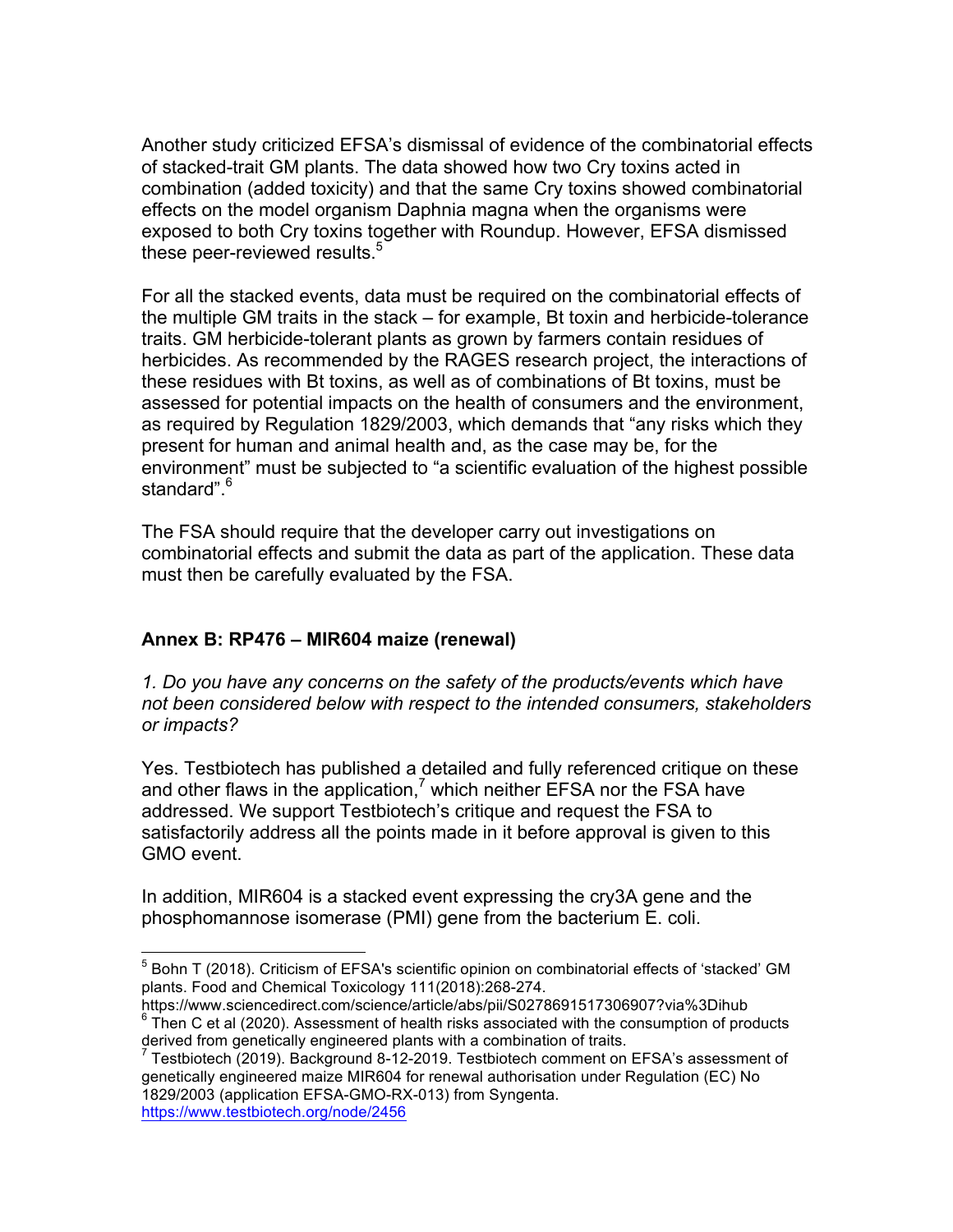Implementing Regulation 503/2003, which is still in force in the UK, states that stacked events can only be assessed and authorised if the parental plants were previously assessed and authorised. However, there seem to be no data on the parental plants with regard to PMI and mCry3A in isolation.

The FSA should address research showing that Bt toxins have several modes of action, which are not well understood, are not specific only to the targeted insect pest(s),<sup>8</sup> and have altered and enhanced toxicity compared with naturally occurring Bt toxins.<sup>9</sup>

A subchronic feeding study in rats performed with MIR604 for the original risk assessment showed significant differences in the GM-fed animals, as mentioned in the comments from Member States: "Noticeable is the partly significant lower food consumption of the male rats in both GMO maize-fed-groups during the whole test, which leads to a significant lower increase in body weights in the group of 10% GMO maize-fed male rats. Together with other results, especially the significant changes in the haemogram of male rats in the group which was fed with 10% GMO maize thus can give a hint to possible adverse effects of MIR604 maize on the health of the test animals. As a consequence a subsequent feeding study should be requested to address the above uncertainties. The study should cover a longer exposure preferably over two generations to test for chronic effects."<sup>10</sup>

However, EFSA failed to request further studies and instead dismissed the findings as "not toxicologically relevant" on spurious grounds, including discounting statistically significant differences compared with the concurrent control group in favour of invoking comparisons with unvalidated "historical control data", which is bad scientific practice. As Keenan et al (2009) pointed out, "The concurrent control group is the most relevant comparator for determining treatment-related effects in a study."<sup>11</sup> The FSA should re-evaluate the rat feeding study using sound scientific practice.

The Bt proteins tested and assessed in the original risk assessment are not expressed in the GM Bt plants in question and thus have a different structure and

 $8$  Hilbeck A, Otto M (2015). Specificity and combinatorial effects of Bacillus thuringiensis cry toxins in the context of GMO environmental risk assessment. Front Environ Sci 3: 71. doi: 10.3389/fenvs.2015.00071

 $9$  Latham JR et al (2019). The distinct properties of natural and GM cry insecticidal proteins. Biotechnology and Genetic Engineering Reviews 33(1):62-96. https://doi.org/10.1080/02648725.2017.1357295

 $10$  The Member State comments appear to have been removed from the EFSA website but are quoted in: Testbiotech (2019). Background 8-12-2019. Testbiotech comment on EFSA's assessment of genetically engineered maize MIR604 for renewal authorisation under Regulation (EC) No 1829/2003 (application EFSA-GMO-RX-013) from Syngenta. https://www.testbiotech.org/node/2456

 $11$  Keenan C et al (2009). Best practices for use of historical control data of proliferative rodent lesions. Toxicologic Pathology. May 19.

https://journals.sagepub.com/doi/full/10.1177/0192623309336154